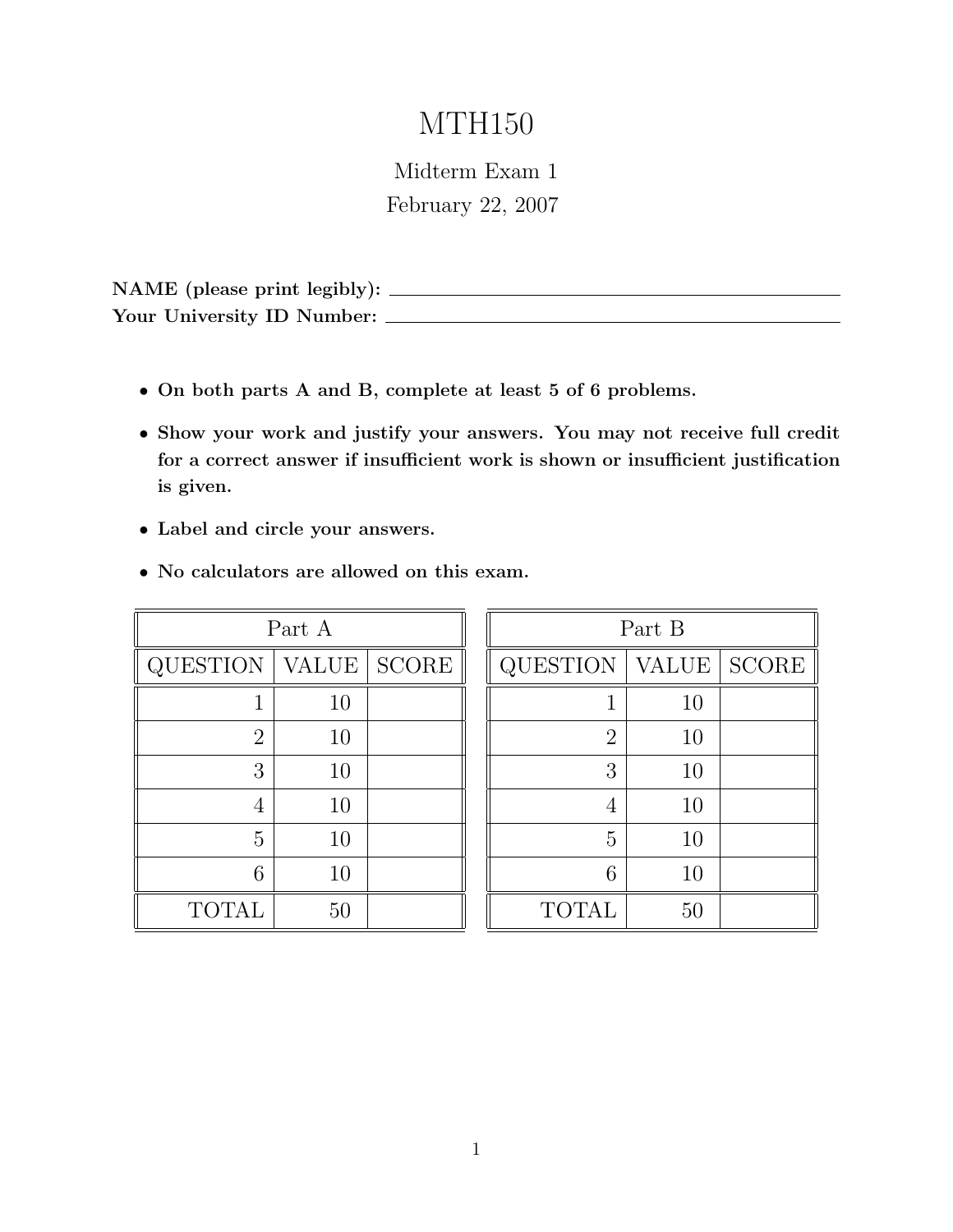#### Part A

#### 1. (10 points)

(a) Determine whether or not each of the following sentences is a proposition. If it is, give its truth value. If it is not, briefly explain why not.

(i)  $4 + 4 = 4$ .

(ii)  $2n = 3$ .

(iii) Go away.

(b) Determine whether each of the following conditional statements is true or false.

(i) If  $1 + 1 = 3$ , then  $2 + 2 = 5$ .

- (ii) If  $1 + 1 = 2$ , then  $2 + 2 = 5$ .
- (iii) If  $1 + 1 = 3$ , then  $2 + 2 = 4$ .
- (iv) If  $1 + 1 = 2$ , then  $2 + 2 = 4$ .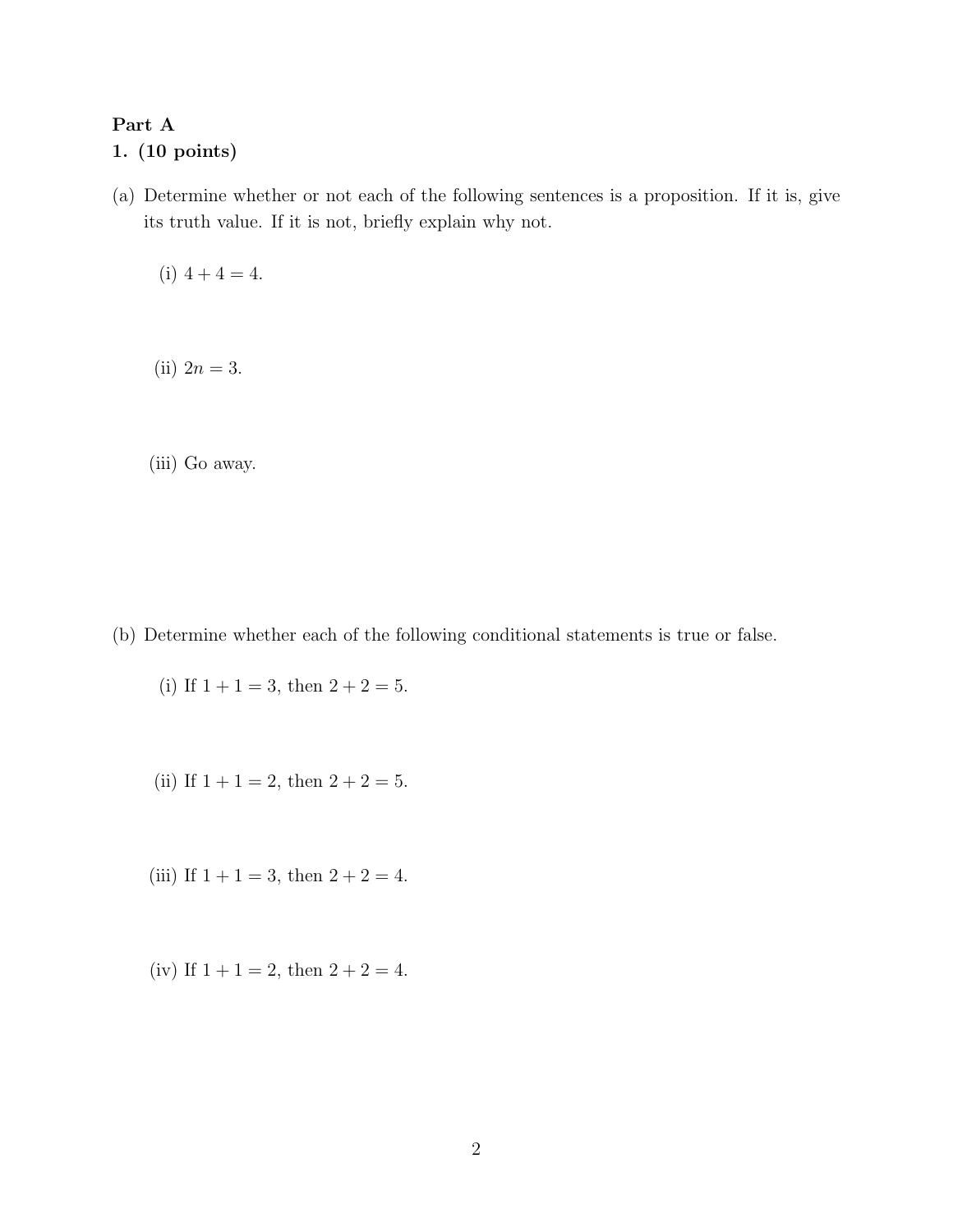Construct a truth table for each of the following compound propositions and determine whether it is a tautology, contradiction, or contingency.

(a)  $\{ [(\neg p) \land (\neg q)] \lor p \} \rightarrow q$ 

(b)  $(p \oplus q) \leftrightarrow (p \leftrightarrow q)$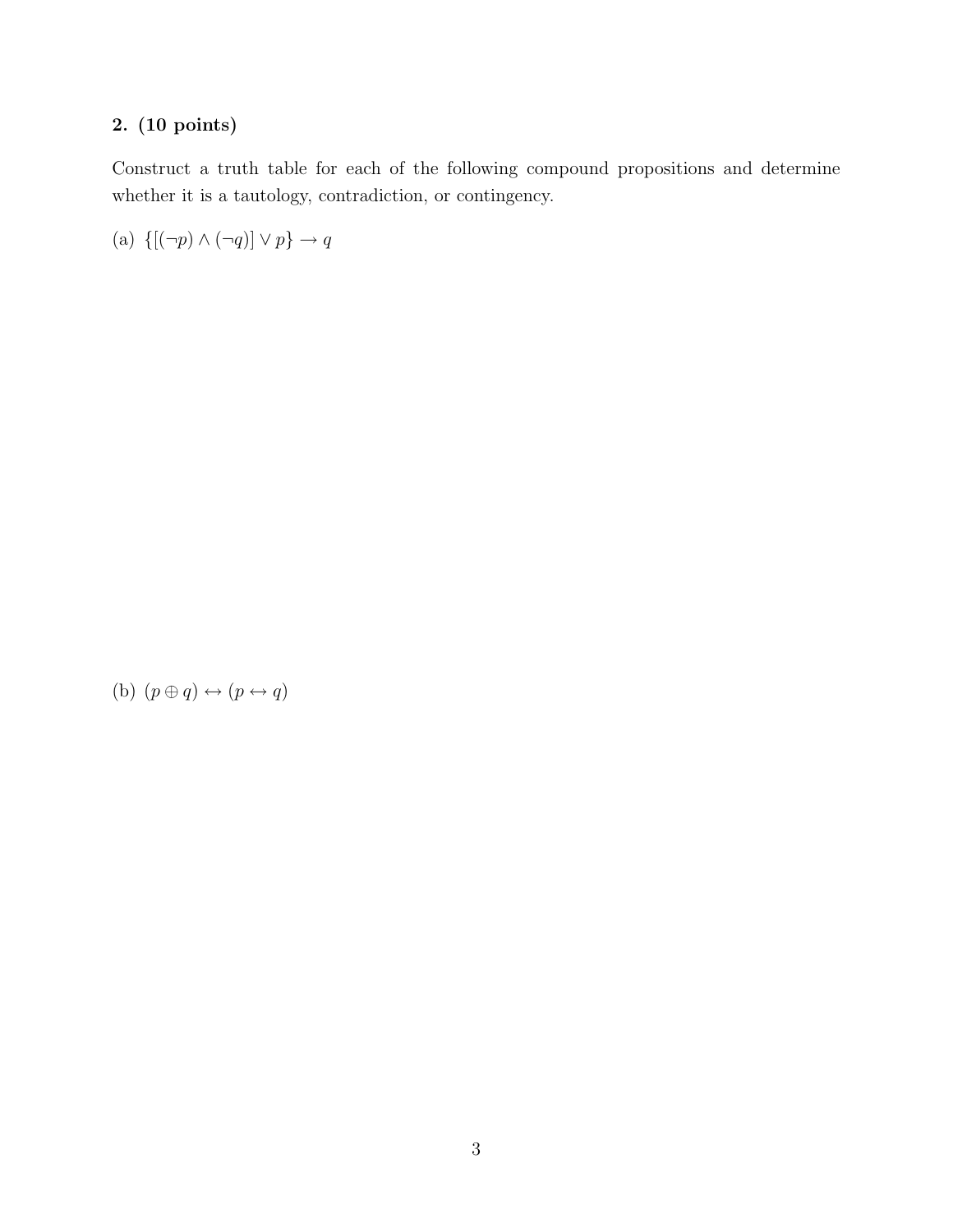- (a) Let  $P(n)$  denote the predicate " $2n > n+1$ " where the domain of n consists of all integers. Determine the truth value of each of the following statements.
	- $(i)$   $P(0)$
	- (ii)  $P(2)$
	- (iii)  $\exists n, P(n)$
	- (iv)  $\forall n, P(n)$
- (b) Determine the truth value of each of the following existentially quantified statements.
	- (i)  $\exists n \in \mathbb{Z}, n^2 = 7$
	- (ii)  $\exists n \in \mathbb{Z}, n^2 = 0$
	- (iii) ∃! $n \in \mathbb{Z}$ ,  $n^2 = 1$
- (c) Find a counterexample, if possible, to each of the following universally quantified statements.
	- (i)  $\forall x \in \mathbb{R}, x^2 > 0$
	- (ii)  $\forall x \in \mathbb{R}, x^2 + x > 0$
	- (iii)  $\forall x \in \mathbb{R}, x = 7$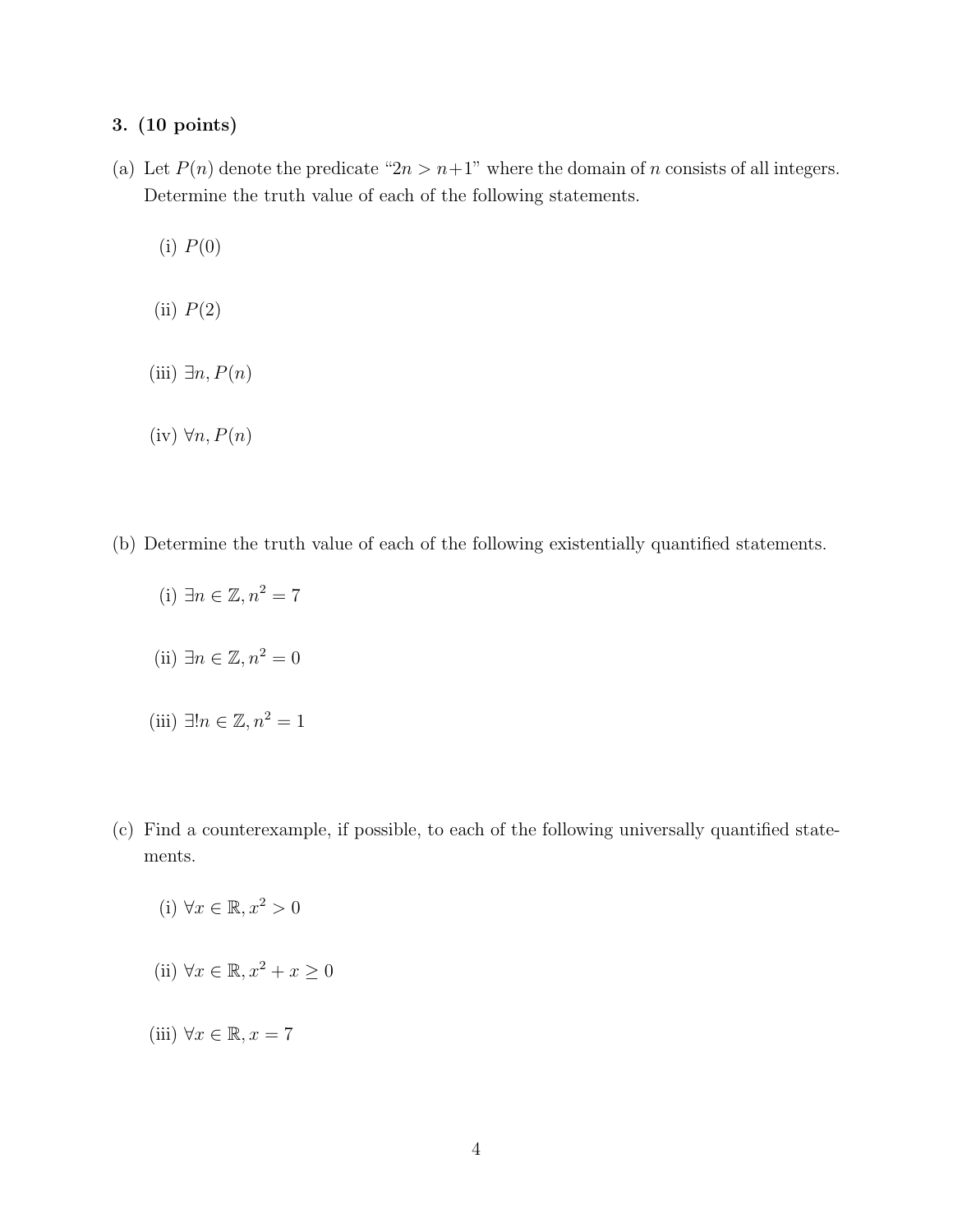Determine the truth value of each of the following statements where the domain of each variable consists of all real numbers.

(a)  $\forall x, \exists y, y = x^2$ 

- (b)  $\forall y, \exists x, y = x^2$
- (c)  $\exists x, \forall y, xy = 0$
- (d)  $\forall y, \exists x, xy = 0$
- (e)  $\forall y, \exists !x, xy = 0$
- (f)  $\forall x, (x \neq 0) \rightarrow (\exists y, xy = 1)$
- (g)  $\forall x, (x \neq 0) \rightarrow (\exists! y, xy = 1)$
- (h)  $\exists x, (x \neq 0) \rightarrow (\forall y, xy = 1)$
- (i)  $\exists x, \exists y, x + y = y + x$
- (j)  $\forall x, \forall y, x + y = y + x$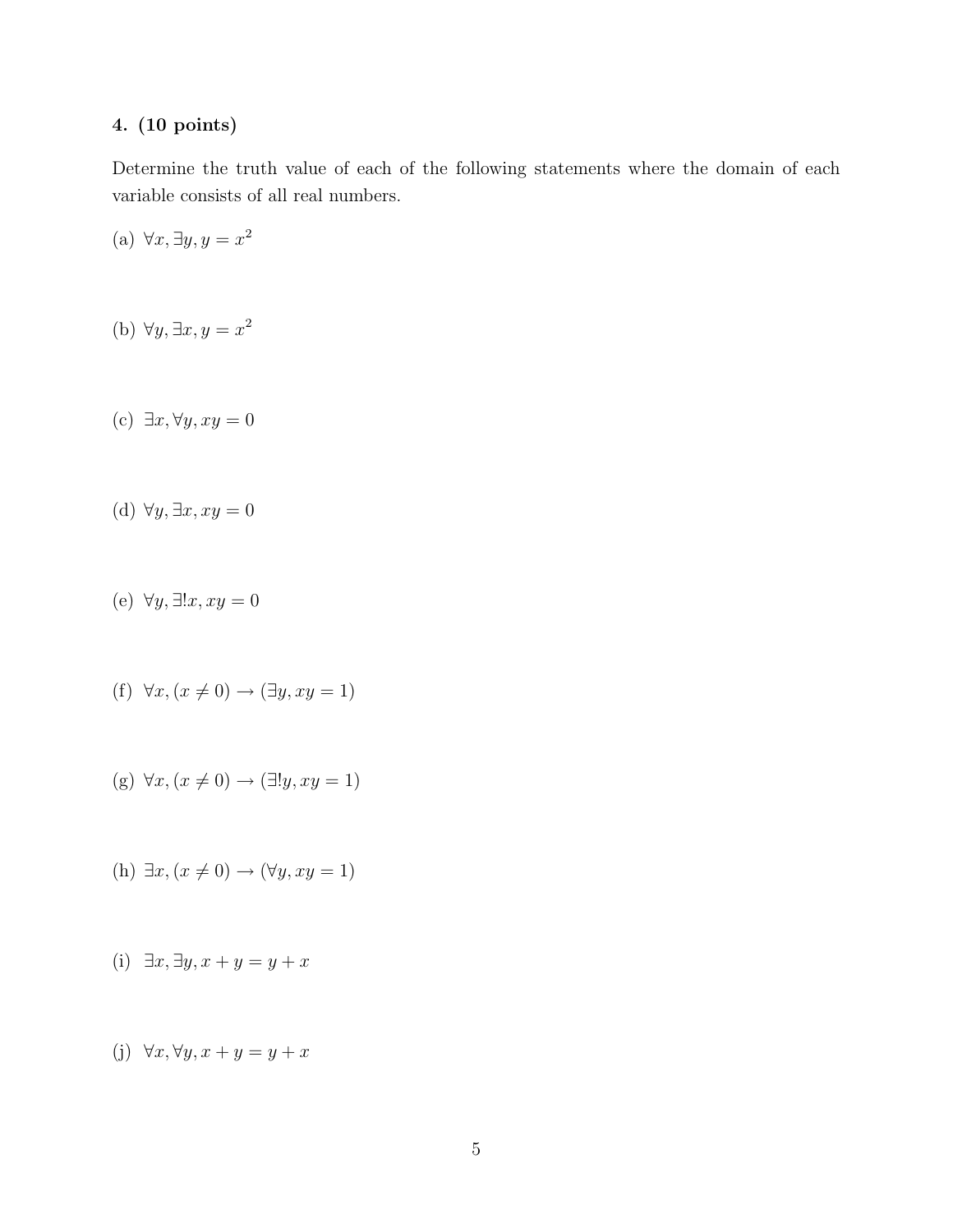(a) Prove that the product of two odd integers is odd. What proof technique are you using?

(b) Prove that at least 6 of any 36 days chosen must fall on the same day of the week. What proof technique are you using?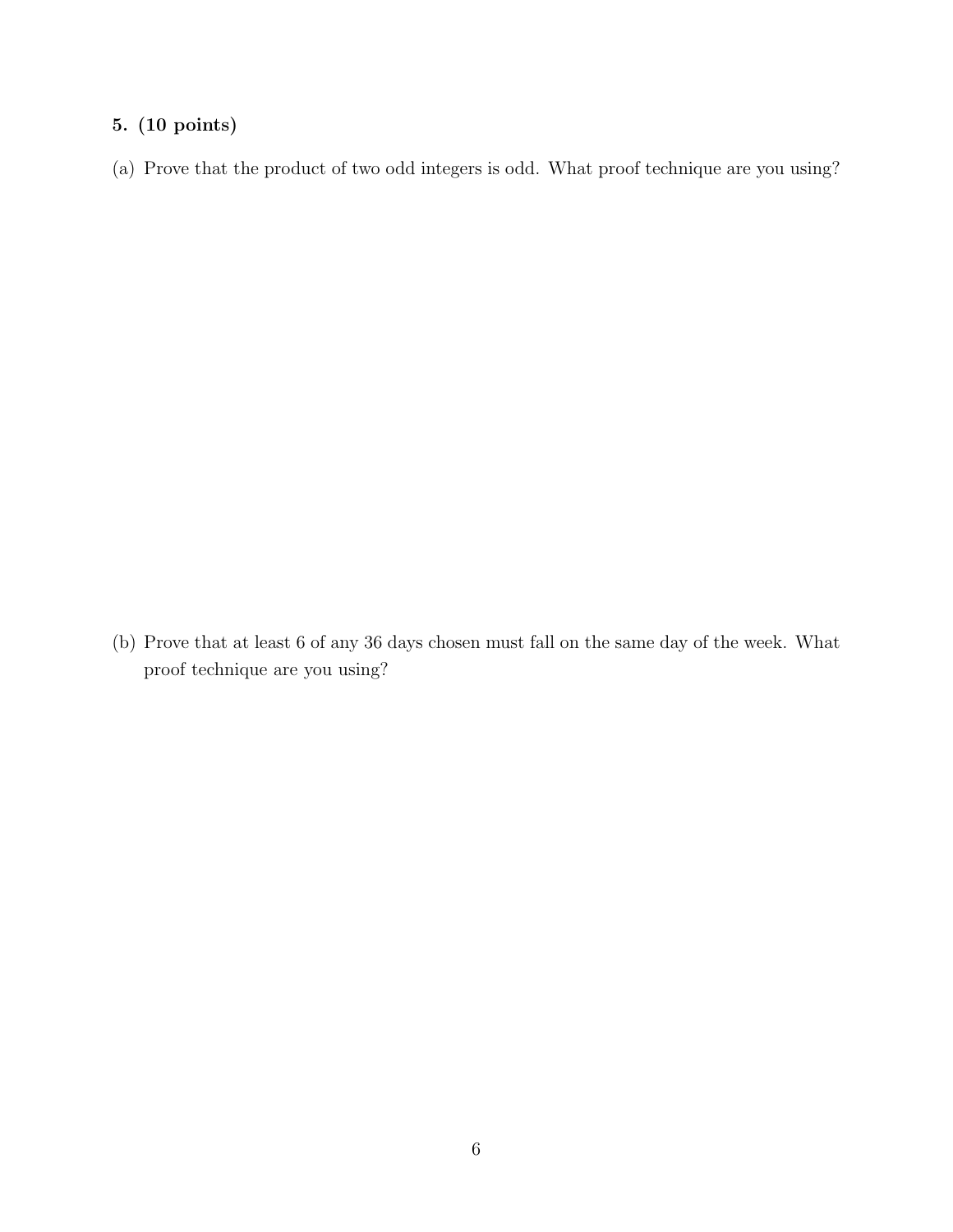(a) Prove that there is a positive integer that equals a third the sum of the positive integers not exceeding it. Is your proof constructive or nonconstructive?

(b) The absolute value of a real number  $x$  is defined as

$$
|x| = \begin{cases} x & \text{if } x \ge 0, \text{ and} \\ -x & \text{if } x < 0. \end{cases}
$$

Prove that  $|x| = |-x|$  for each real number x. What proof technique are you using?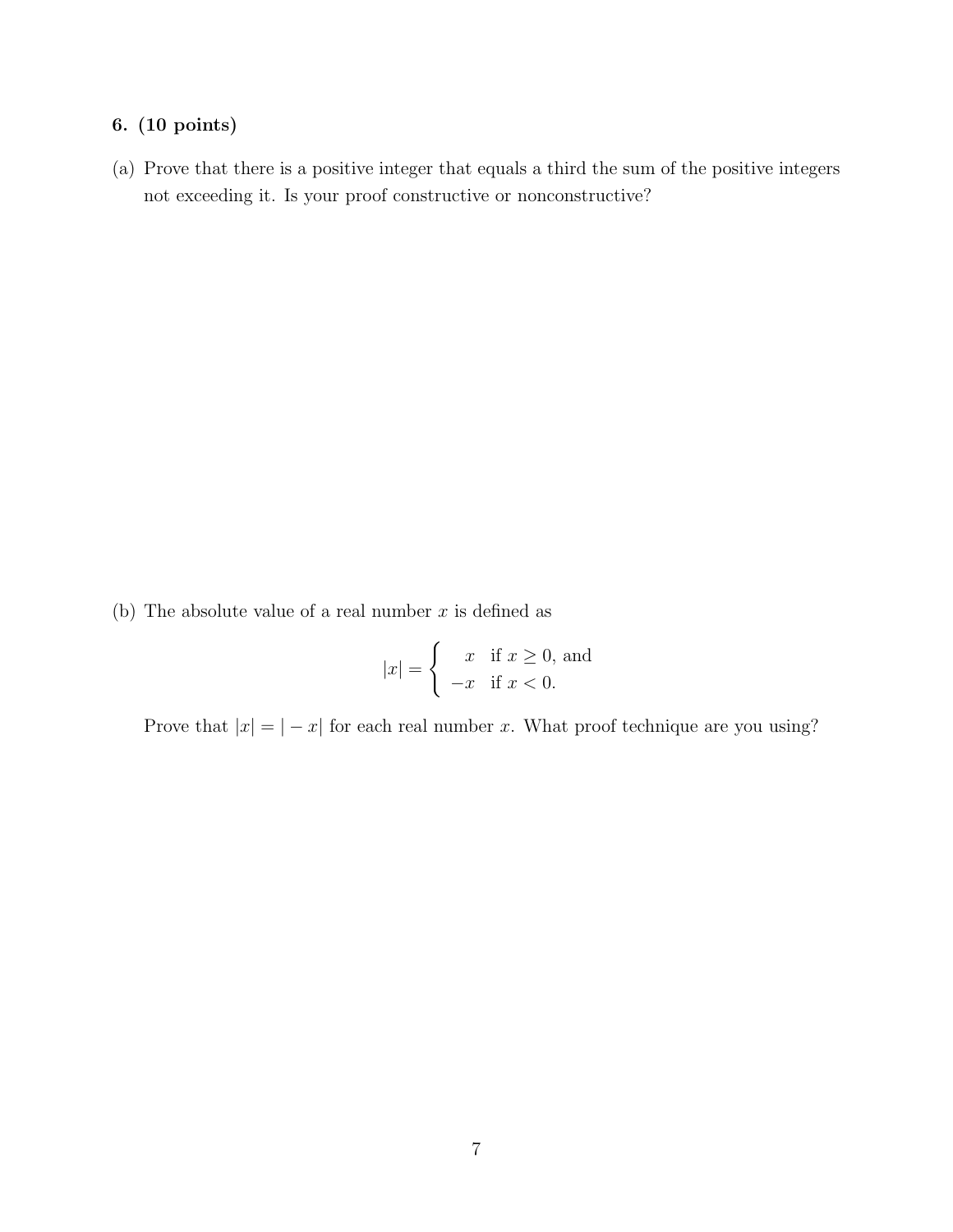#### Part B

#### 1. (10 points)

(a) Determine whether each of the following statements is true or false.

(i)  $\emptyset \in \emptyset$ (ii)  $\emptyset \subseteq \emptyset$ (iii)  $\emptyset \subset \emptyset$ (iv)  $\emptyset \in {\emptyset}$ 

(v)  $\emptyset \subseteq \{\emptyset\}$ 

(b) Determine the cardinality of each of the following sets.

- (i) ∅
- (ii) {∅}
- (iii)  $\{\emptyset, \{\emptyset\}, \{\emptyset, \{\emptyset\}\}\}\$
- (iv)  $\{1, 2, 2, 3, 3, 3, 4, 4, 4, 4, 5, 5, 5, 5, 5\}$
- (v)  $P({1, 2, 3})$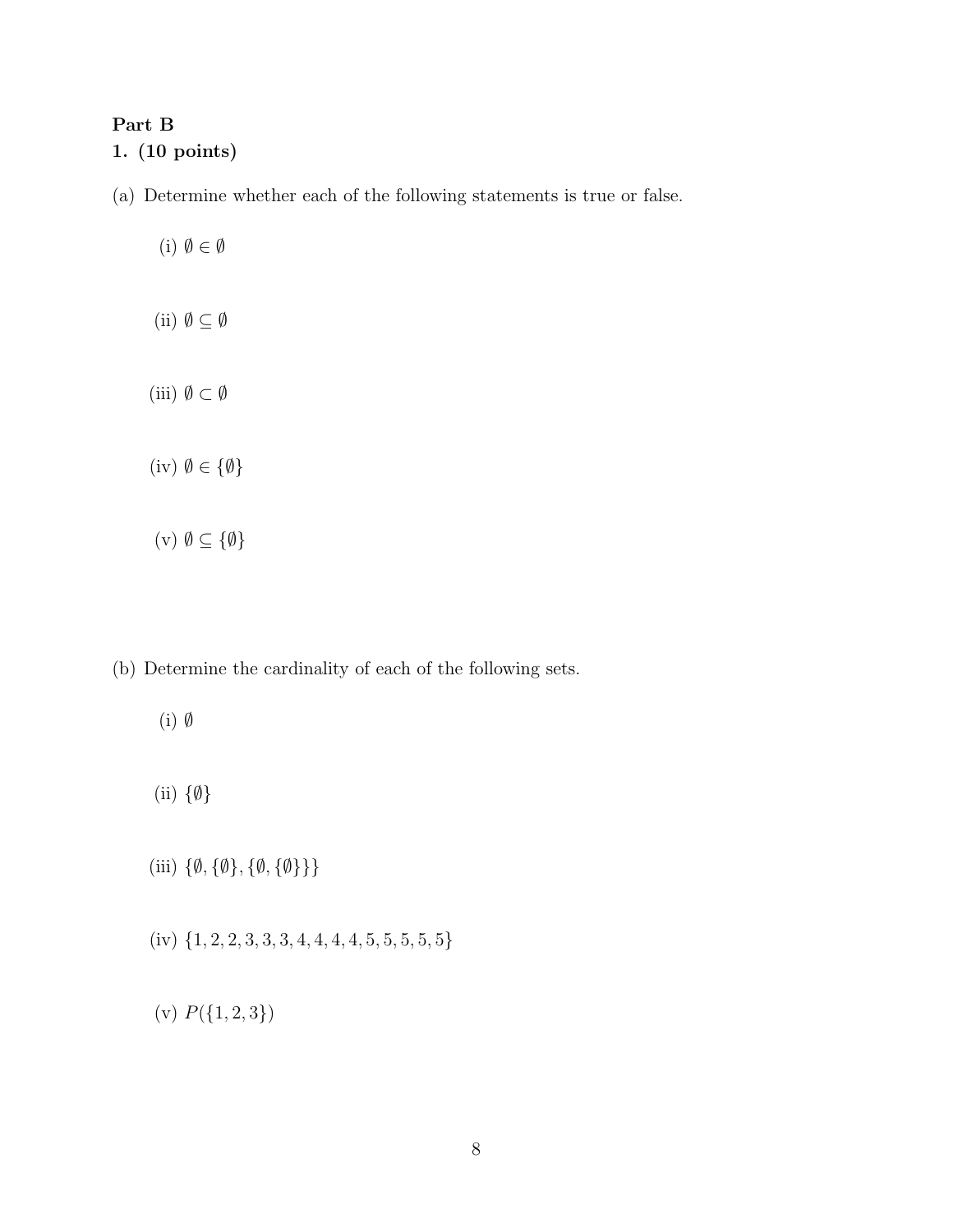Let  $A = \{0, 1, 4, 5\}$  and  $B = \{0, 2, 3, 4, 6\}$ . Find (a)  $A \cup B$ 

(b)  $A \cap B$ 

(c)  $A - B$ 

(d)  $B-A$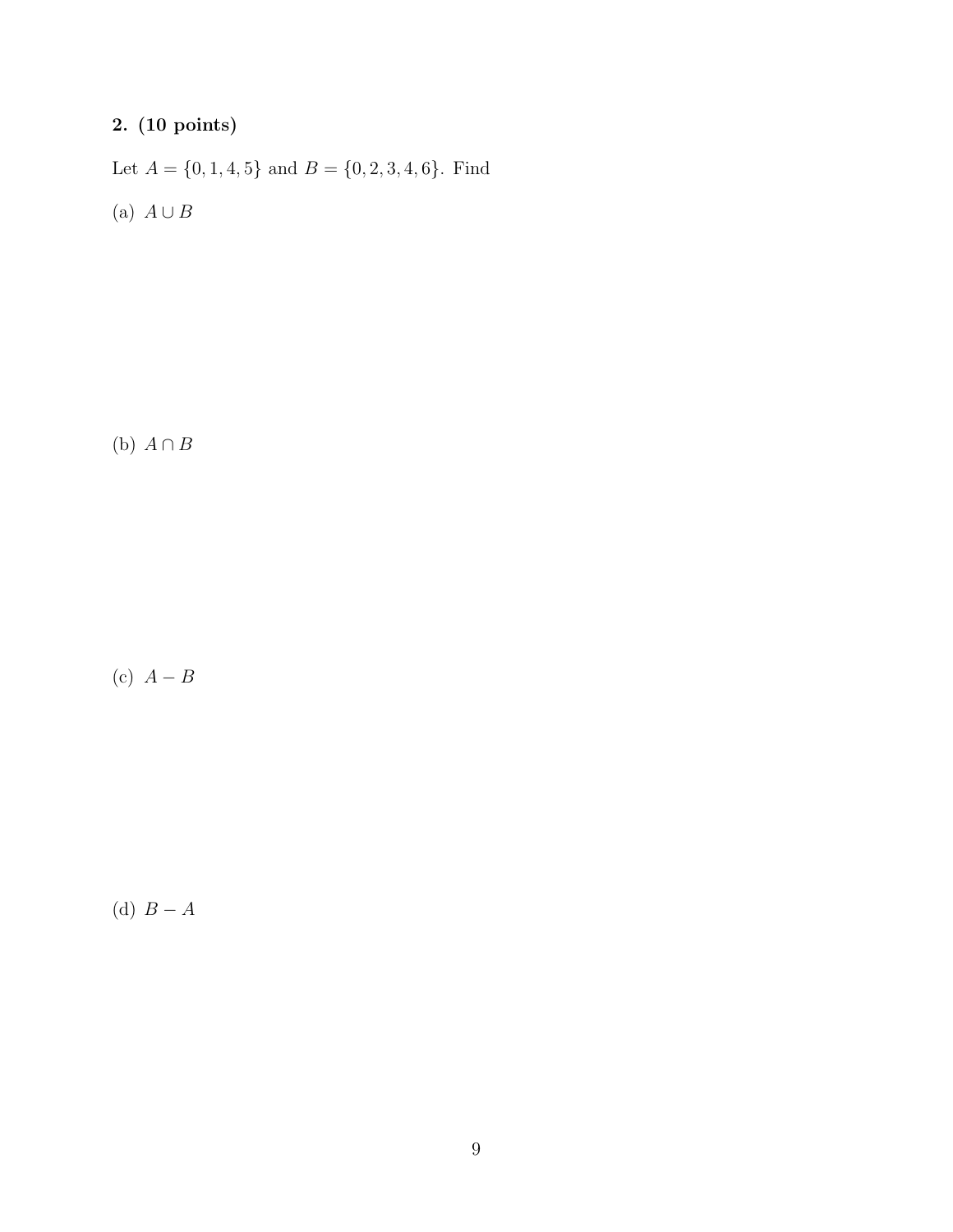(a) Prove that  $\overline{A \cap B} = \overline{A} \cup \overline{B}$ .

(b) Prove that  $A \cap (B \cup C) = (A \cap B) \cup (A \cap C)$ .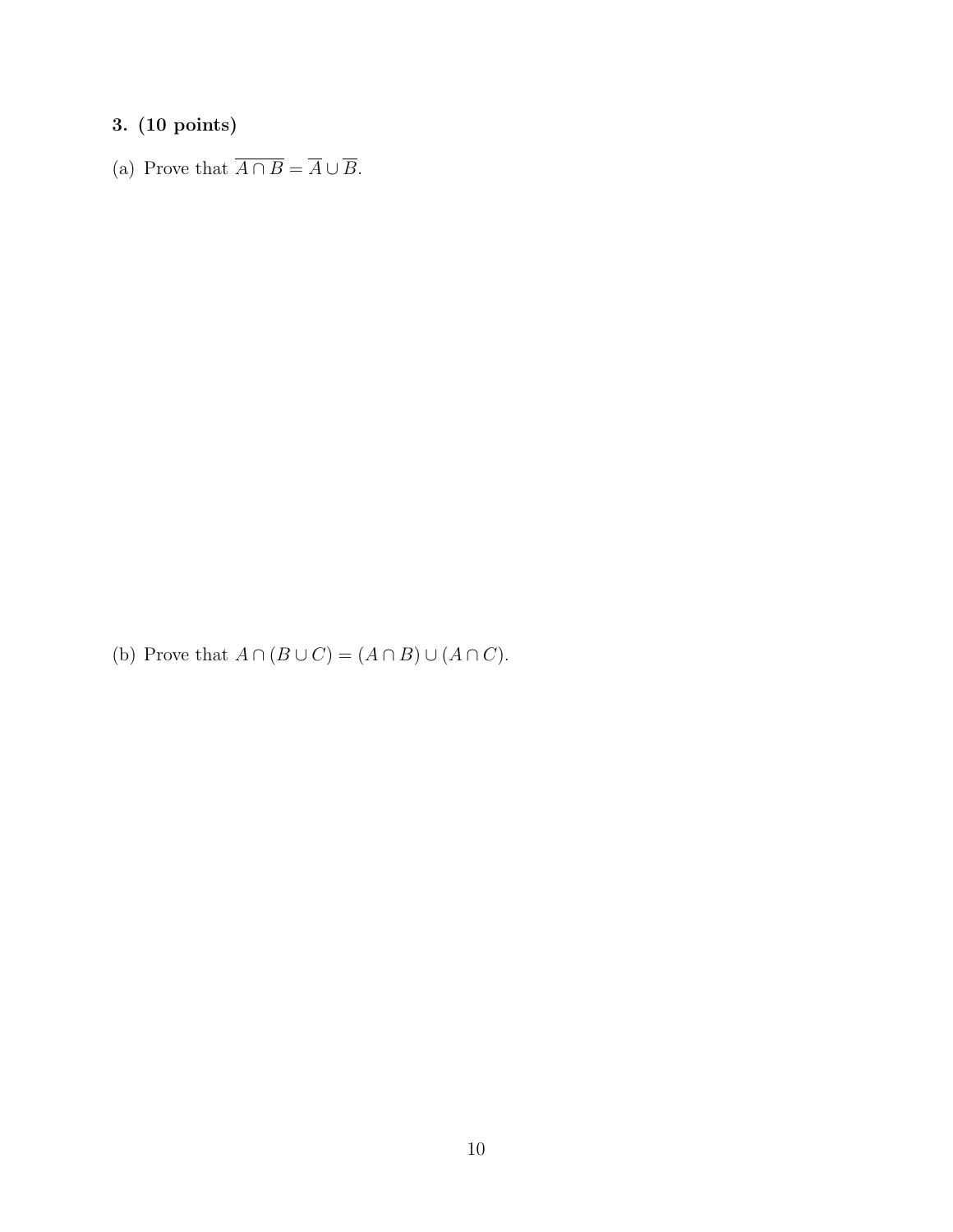Give an example of a function  $f:\mathbb{N}\rightarrow\mathbb{N}$  that is

(a) one-to-one but not onto.

(b) onto but not one-to-one.

(c) both onto and one-to-one (but different from the identity function).

(d) neither one-to-one nor onto.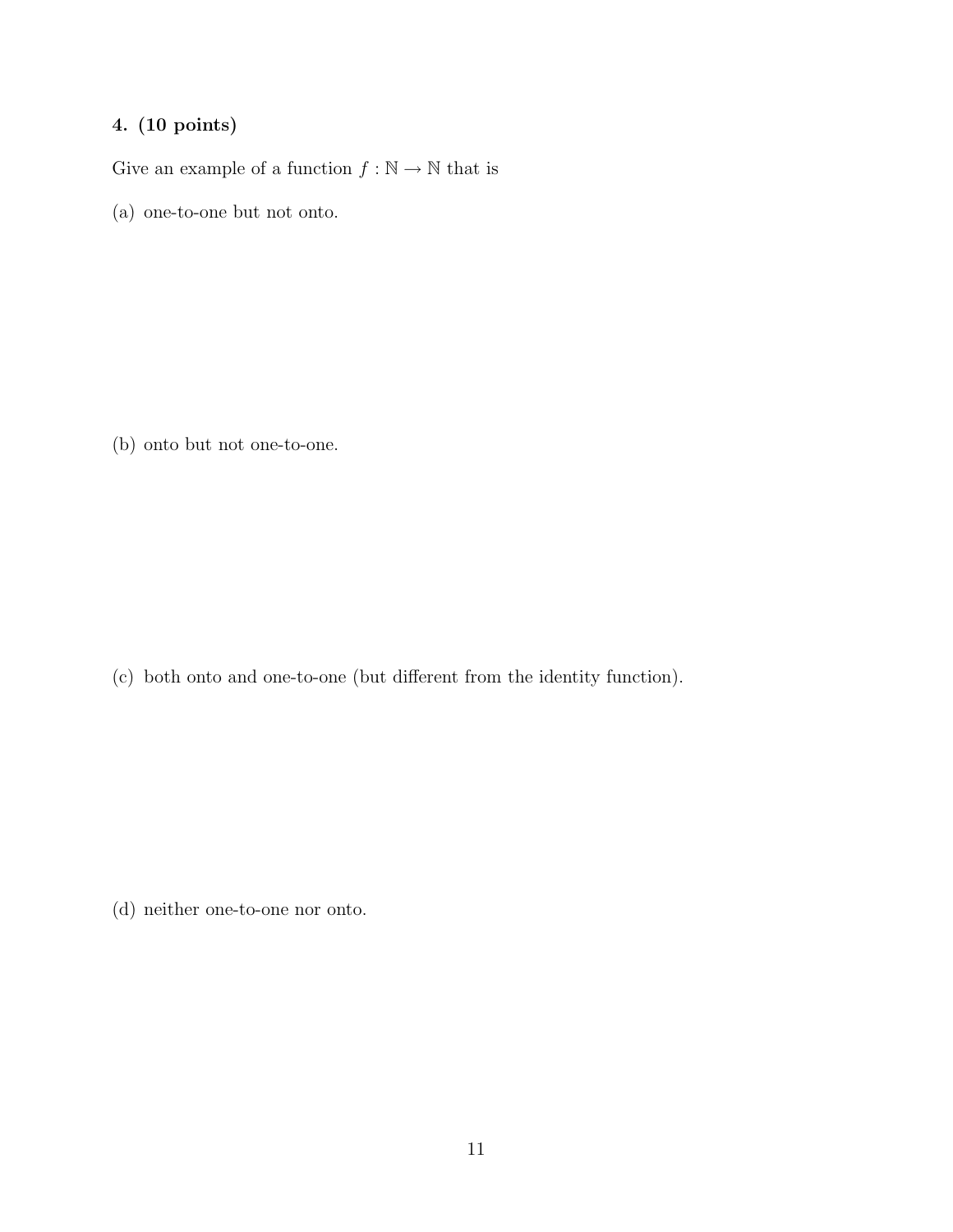For each of following sequences find a formula for its nth term and state whether it is an arithmetic progression, a geometric progression, or neither.

1. 7, 14, 28, 56, 112, 224, 448, . . .

2.  $7, 13, 19, 25, 31, 37, 43, \ldots$